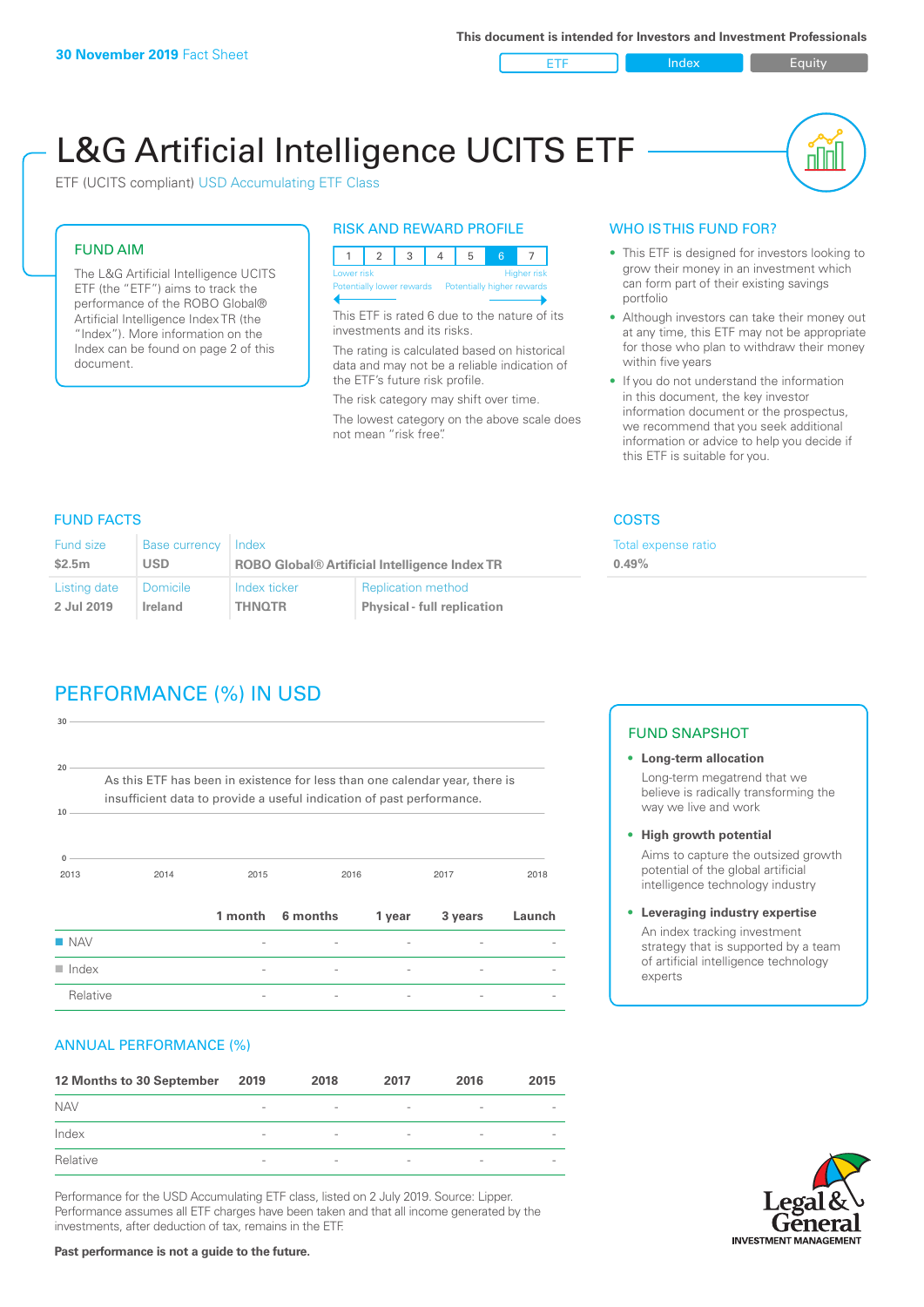# L&G Artificial Intelligence UCITS ETF

ETF (UCITS compliant) USD Accumulating ETF Class

### INDEX BREAKDOWN

The breakdowns below relate to the Index. The ETF's portfolio may deviate from the below. All data source LGIM unless otherwise stated. Totals may not sum to 100% due to rounding.



#### SECTOR (%)

| ■ Business Process        | 18.7 |
|---------------------------|------|
| ■ Network & Security      | 13.8 |
| ■ Semiconductor           | 13.3 |
| ■ Big Data/Analytics      | 12.5 |
| ■ Ecommerce               | 9.8  |
| ■ Cognitive Computing     | 8.6  |
| ■ Consumer                | 78   |
| Cloud Providers           | 71   |
| $\blacksquare$ Healthcare | 4.5  |
| $\Box$ Other              | 40   |
|                           |      |



| - טטר              | ∪.∪ |
|--------------------|-----|
| EUR                | 4.5 |
| $\blacksquare$ GBP | 3.3 |
| $\blacksquare$ TWD | 2.6 |
| $H$ HKD            | 1.6 |
| $\blacksquare$ AUD | 1.3 |
| $\blacksquare$ JPY | 1.0 |
| $\blacksquare$ CNY | 0.4 |
|                    |     |
|                    |     |

■ Top 10 constituents 19.5% Rest of Index 80.5% No. of constituents in Index 71

#### TOP 10 CONSTITUENTS (%)

| Splunk                | 2.3 |
|-----------------------|-----|
| Illumina              | 20  |
| Nuance Communications | 2 O |
| Nvidia                | 20  |
| Baidu                 | 20  |
| Nutanix               | 1.9 |
| Microsoft             | 1.9 |
| Alphabet A            | 18  |
| Salesforce.com        | 18  |
| Autodesk              | 18  |
|                       |     |

#### INDEX DESCRIPTION

The Index aims to track the performance of a basket of companies that have a distinct portion of their business and revenue derived from the field of Artificial Intelligence, and the potential to grow within this space through innovation and/or market adoption of their products and/or services.

The index is comprised of companies which are publicly traded on various stock exchanges around the world that are exposed to the "Artificial Intelligence" theme as defined by ROBO Global®. ROBO Global® created and maintains a unique database of companies across the globe that have a portion of their business and revenue associated with Artificial Intelligence and enabling technologies. The ROBO Global® Industry Classification currently identifies 11 subsectors of the Artificial Intelligence theme that present a suitable level of product and technology maturity to carry high growth and returns potential.

A company is only eligible for inclusion in the Index if it is of a sufficient size (determined by reference to the total market value of its shares) and it is sufficiently "liquid" ( a measure of how actively its shares are traded on a daily basis). Within the Index, companies are weighted according a modified AI-factor weighting scheme. The Index is rebalanced quarterly in March, June, September and December.

#### INVESTMENT MANAGER

GO ETF Solutions LLP is the investment manager for each of the exchange traded funds (ETFs) issued by Legal & General UCITS ETF Plc and is responsible for the day-to-day investment management decisions for this ETF. The team is highly experienced with respect to all aspects relating to the management of an ETF portfolio, including collateral management, OTC swap trading, adherence to UCITS regulations and counterparty exposure and monitoring.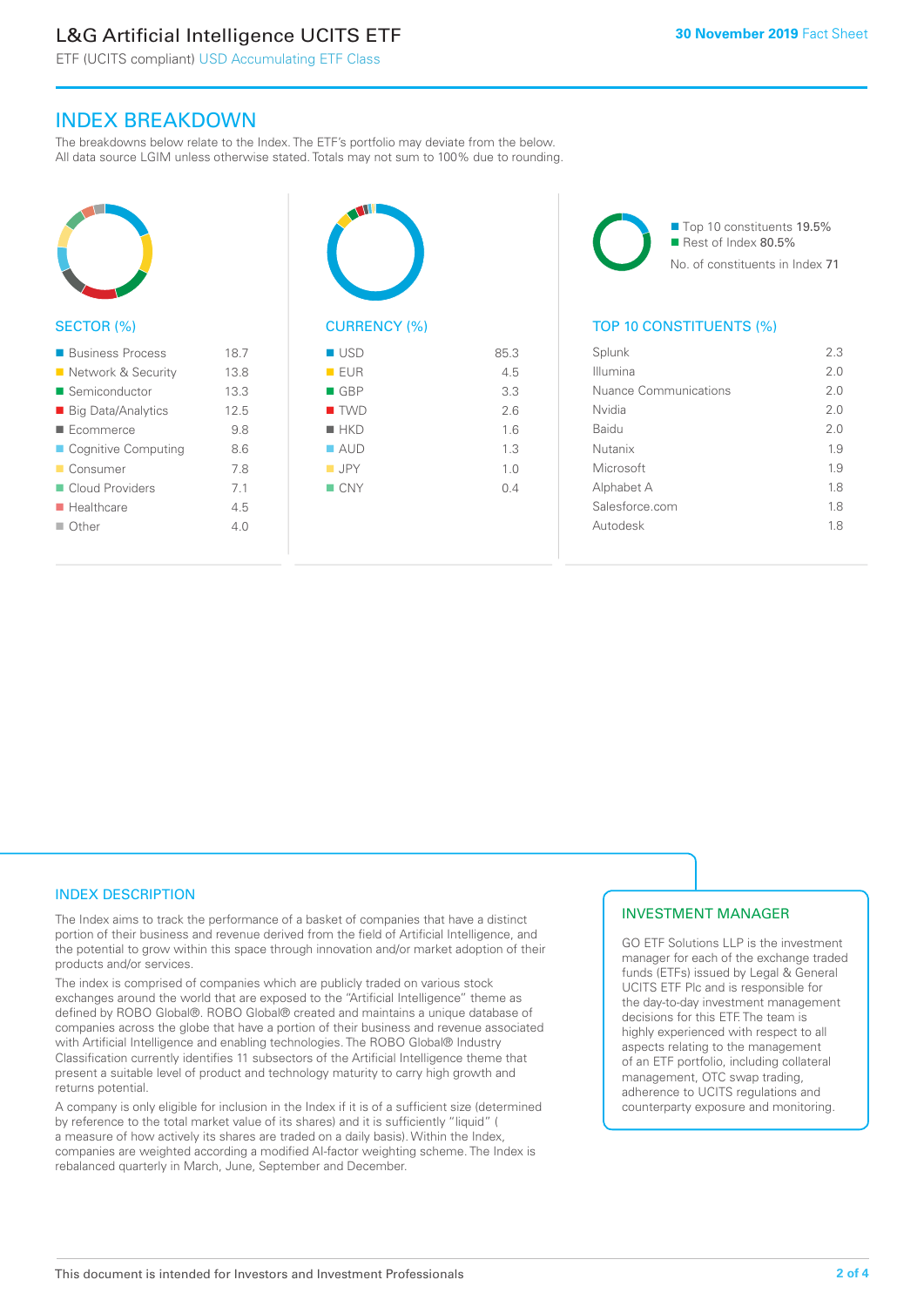# L&G Artificial Intelligence UCITS ETF

ETF (UCITS compliant) USD Accumulating ETF Class

#### KEY RISKS

- The value of an investment and any income taken from it is not guaranteed and can go down as well as up. You may not get back the amount you originally invested.
- Third party service providers (such as counterparties entering into financial derivative instruments with the ETF or the ETF's depositary) may go bankrupt and fail to pay money due to the ETF or return property belonging to the ETF.
- As the Index includes micro, small and medium-sized publicly traded companies, the ETF is subject to the risk that such companies may be more vulnerable to adverse business or economic events and greater and more unpredictable price changes than larger companies or the stock market as a whole.
- The ETF is subject to the risks associated with technology-focused companies and are particularly vulnerable to rapid developments in technology (which may leave their products out-of-date), government regulation and competition from domestic and foreign competitors who may have lower production costs. Such companies may also have difficulties establishing and maintaining patents, copyrights, trademarks and trade secrets relating to their products which could negatively affect their value.
- It may not always be possible to buy and sell ETF shares on a stock exchange or at prices closely reflecting the NAV.
- If the Index provider stops calculating the Index or if the ETF's license to track the Index is terminated, the ETF may have to be closed.

For more information, please refer to the key investor information document on our website Ø

#### TRADING INFORMATION

| <b>Exchange</b>           | <b>Currency ISIN</b> |                                   | <b>SEDOL</b> | Ticker | <b>Bloomberg</b> |
|---------------------------|----------------------|-----------------------------------|--------------|--------|------------------|
| London Stock Exchange USD |                      | IE00BK5BCD43 BKF34R8 AIAI         |              |        | AIAI LN          |
| London Stock Exchange GBX |                      | IE00BK5BCD43 BKF39F1 AIAG         |              |        | AIAG I N         |
| Borsa Italiana            | <b>FUR</b>           | IE00BK5BCD43 BKF34O7 AIAI         |              |        | AIAI IM          |
| Deutsche Börse            | <b>FUR</b>           | DE000A2PPAU8 BUXP9P2 XMLD XMLD GY |              |        |                  |

The currency shown is the trading currency of the listing.



#### SPOTLIGHT ON LEGAL & GENERAL INVESTMENT MANAGEMENT

We are one of Europe's largest asset managers and a major global investor, with assets under management of £1,134.5 billion (as at 30 June 2019). We work with a wide range of global clients, including pension schemes, sovereign wealth funds, fund distributors and retail investors.

The AUM disclosed aggregates the assets managed by LGIM in the UK, LGIMA in the US and LGIM Asia in Hong Kong. The AUM includes the value of securities and derivatives positions.

#### COUNTRY REGISTRATION



#### AVAILABILITY

| ISA eligible                    | Yes |
|---------------------------------|-----|
| SIPP eligible                   | Yes |
| <b>UK Fund Reporting Status</b> | Yes |

#### TO FIND OUT MORE

Visit **lgimetf.com**



Call **0345 070 8684**



Lines are open Monday to Friday 8.30am to 6.00pm. We may record and monitor calls. Call charges will vary.